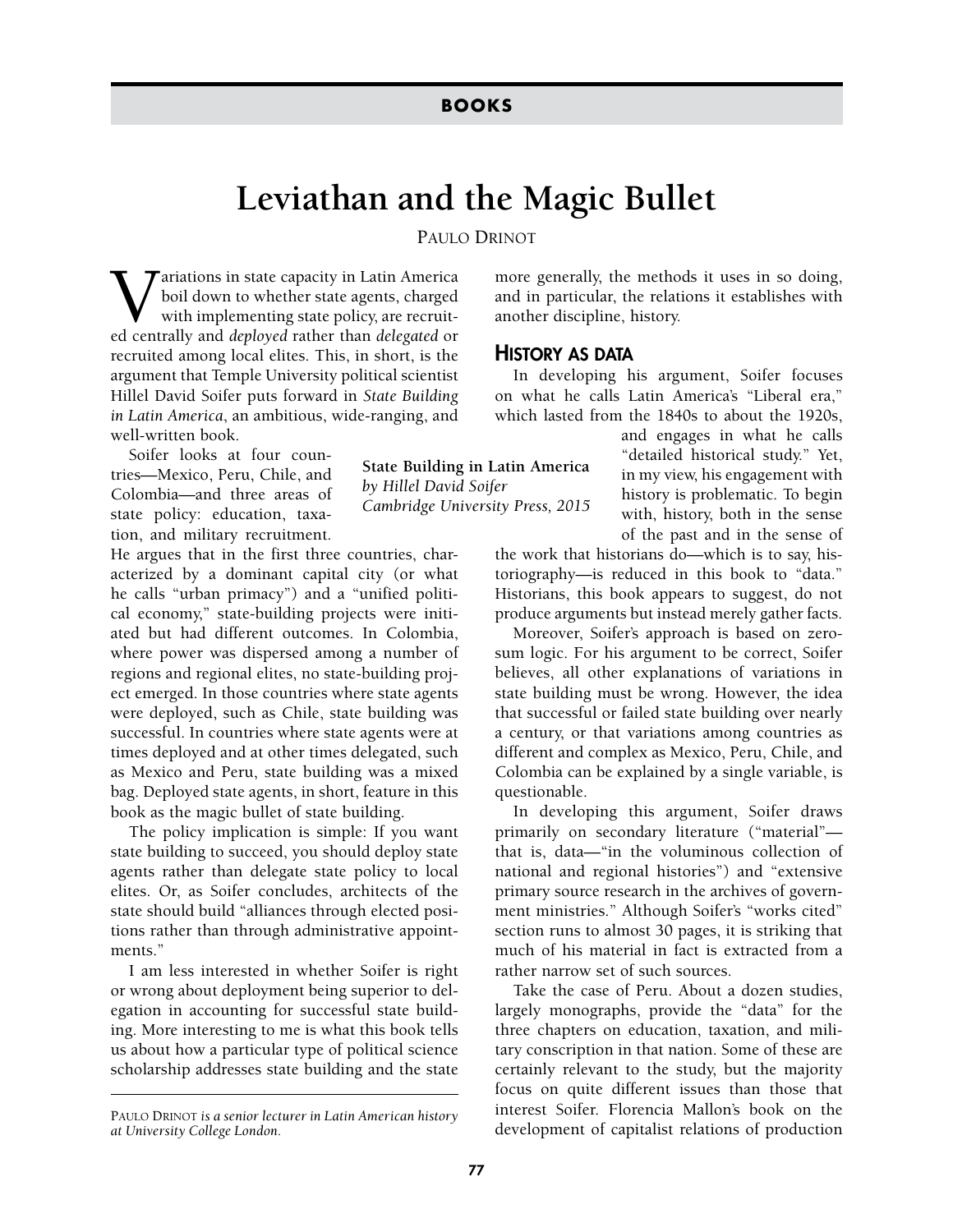in the central highlands and Nils Jacobsen's book on the political economy of the southern highlands, for instance, only marginally address the issues covered in Soifer's book. Even when put together, they provide at best a partial and provisional account of, say, the development of education policy across the whole of the country in the period under review. Moreover, there are important omissions. (In the case of education, the key work of Antonio Espinoza gets no mention at all.) The primary sources that Soifer draws on (and puts to good use in several chapters) are, in fact, printed sources, namely government reports and official documents, including official newspapers.

Throughout, Soifer establishes a clear distinction between scholarship that provides arguments his book is in dialogue with and scholarship that is a source of data. The first type of scholarship consists of studies rather like his own, written by nonhistorians who draw on history as a source of data to produce "big" theories of state building that, like Soifer's, isolate a magic-bullet explana-

tion for success and failure. This scholarship (he cites half a dozen authors) is discussed in the introduction in some detail and revisited in the conclusion.

The second type of scholarship is absent from the intro-

duction and the conclusion but is present in the rest of the book. It is a scholarship that provides the "material" about education, taxation, and military conscription in the four countries surveyed. This literature's contributions to the history of, say, Mexico or Peru get little attention. Major debates in this literature, which impinge on the book's argument, are rarely acknowledged and when they are, they are relegated to a footnote (see, for example, the footnotes on page 92 and page 103). This constitutes, in my view, a weakness of the book: Soifer misses an opportunity to engage fully with the interpretations of state building that these studies put forward.

Soifer claims that one of his key contributions is that he takes ideas seriously. Indeed, he places much emphasis on what he terms "the ideational foundations of state-building projects." In the conclusion, he asserts that we should "consider the possibility that state leaders' decision making about how to pursue development is shaped by their ideological visions." Of course, historians have considered this possibility for many years.

Indeed, many have written extensively about it, including many of those whose work he draws on here but does not engage at the level of argument. But Soifer presents it in his conclusions as an original insight. It is an original insight to him because he is engaged in narrow dialogue with a handful of authors "who downplay the role of ideas."

This narrow engagement is equally problematic when it comes to the issue at hand: the state. Soifer pays no attention to state theory beyond the work of Max Weber and Michael Mann (with an occasional reference to James Scott). Extensive scholarship on the cultural formation of the state and on the anthropology of the state, some of which deals with the countries he examines, is ignored. As a consequence, the state is never properly theorized or unpacked in this book.

## DEPLOYED RULE

In developing his argument, Soifer tosses aside a series of "alternative explanations" put forward by

State-building projects emanated from the periphery as well as from the center.

those scholars he does engage with—who, for the most part, approach the issue of state building in a similar way, by isolating a key variable that they believe explains variations across several countries. None of these explanations

are acceptable to Soifer or deemed in any way compatible with his own explanation. Geography plays no role in state-building outcomes, Soifer suggests. No other historical periods—neither the colonial period nor the wars of independence can account for variations in state building among countries. Federalism is not an important factor in accounting for the ability of the state to tax the population. And so forth.

Instead, Soifer stresses the unique importance of what he terms deployed rule. In Colombia, where no single city dominated, he argues there were no national elites, only regional elites, and so there could be no state-building project, and no one to deploy state administrators. Thus, in Colombia, he traces "state weakness to the absence of a state-building project": Colombian elites did not develop an education policy, and they were unable, indeed reluctant, to tax the population, or to raise a national army.

In the other three countries, by contrast, the existence of urban primacy (big capital cities like Santiago, Mexico City, and Lima) and elites who